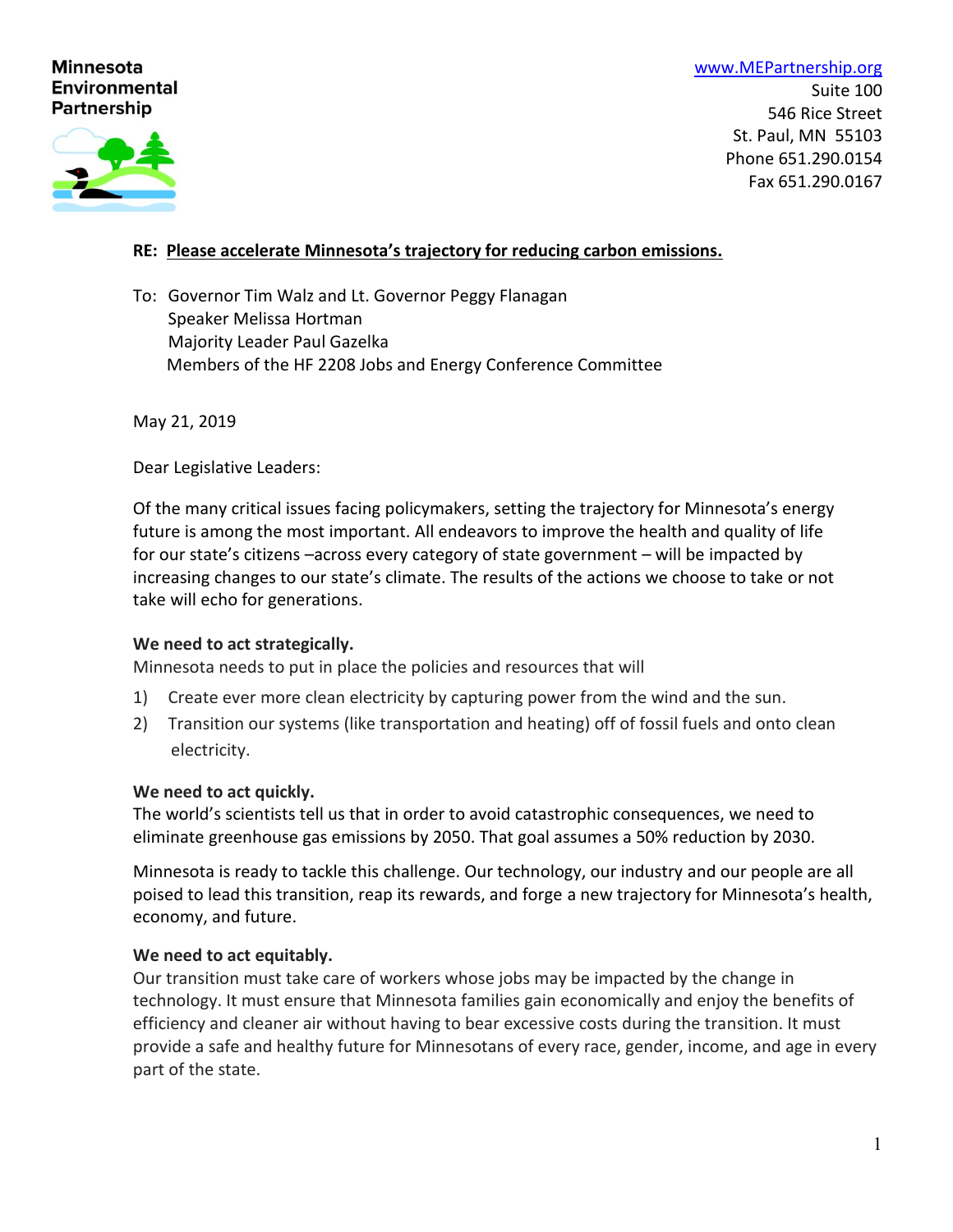**The bill that emerges from this conference committee can put Minnesota on an important trajectory to achieving these goals. Thank you for your consideration.** 

# We support the following remaining priorities in the House proposal:

## **Carbon free electricity generation by 2050 standard.**

3<sup>rd</sup> Engrossment, Article 29, Section 12

In 2007, nobody really knew what was possible.

Today, Minnesota has reached the renewable energy goals set in the 2007 Next Generation Energy Act seven years early. Reaching 25% renewable energy has shown not only that achieving our clean energy future is possible, but that it is preferable:

- renewable energy is cheaper than fossil fuels,
- it is reliable now,
- and it is local our investments to power Minnesota will stay in Minnesota and create jobs.

# This is why Xcel Energy already announced in December of 2018 that its electricity production would be 100% carbon free by 2050.

The development that will happen in clean energy technology over the next three decades will bring us farther, faster than we might imagine. Adopting a strong state policy signal now ensures that utilities and regulators have maximum flexibility to meet this necessary objective over time. Minnesota utilities will have 30 years to transition to carbon-free electricity by 2050.

# We support the following priorities shared by the House and Senate:

## **Investments in Electric Vehicle Infrastructure and Transition.**

In order to transition our transportation sector to electricity on a pace estimated to meet our carbon emission reduction needs, Minnesota needs make an electric vehicle infrastructure investment of \$40 million over the next 4-8 years to construct nearly 3,000 chargers across the state, particularly in Greater Minnesota. This level of investment will facilitate an electric vehicle uptake of 8-10% by 2025. With this goal in mind, we urge the committee to include all of the following provisions from the House and Senate in their final bill and to put more into these programs if at all possible.

## **Senate Provision**:

First Unofficial Engrossment, Article 10, Section 8:

## **Electric Vehicle Charging Station Revolving Loan Program.**

The program would create access to low-interest loans of up to \$30,000 to build EV charging stations, advancing \$1.5 million dollars that will be repaid to the Renewable Development Account over time.

## **House Provisions:**

3<sup>rd</sup> Engrossment, Article 28, Section 3 and Article 29, Section 47: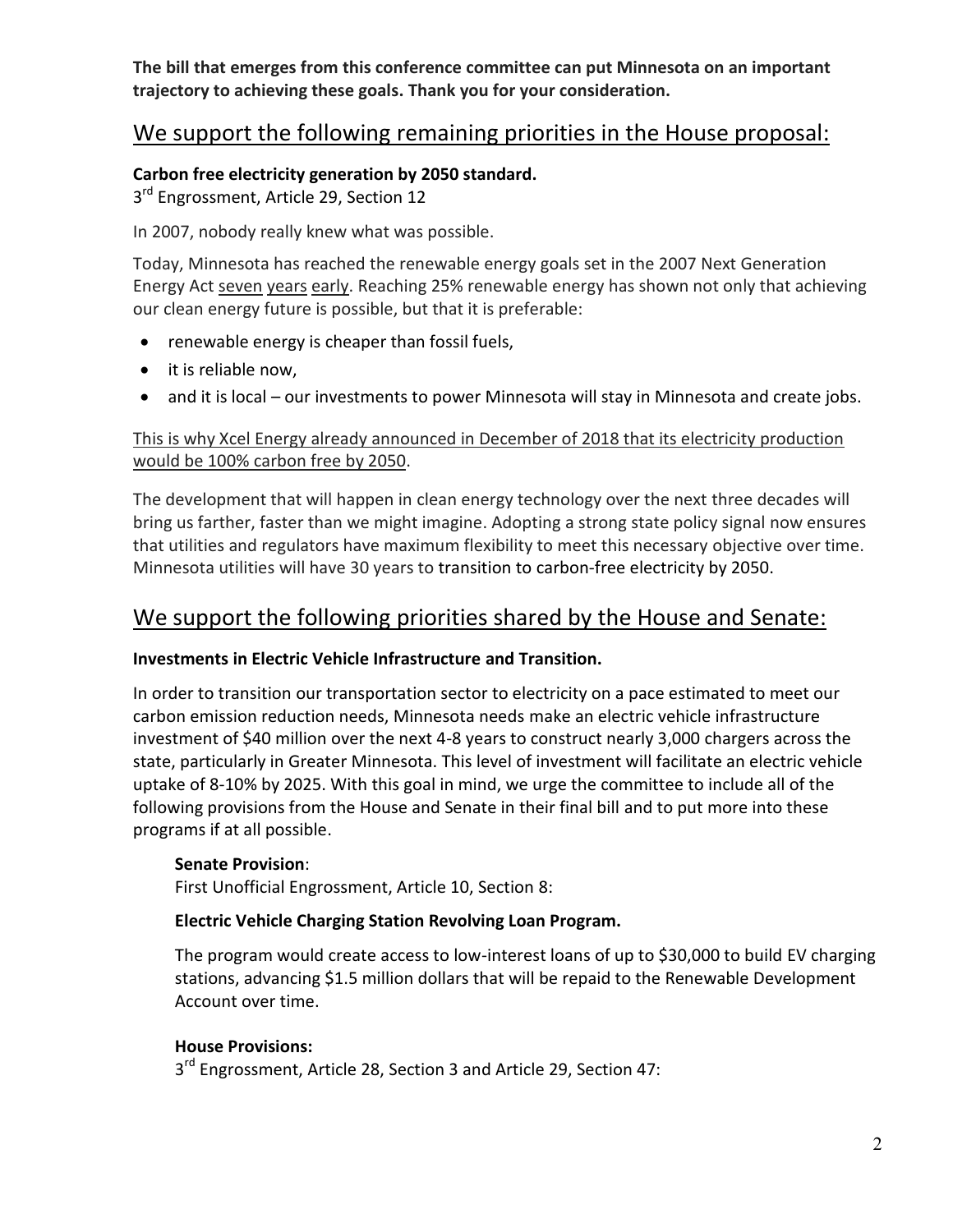#### **Electric Vehicle Public Charging Grant Programs:**

This creates two EV charging programs, one for infrastructure within Xcel service territory funded through the Renewable Development Account (Article 29, Section 47), the other for infrastructure outside of Xcel territory funded through the state's general fund (Article 28, Section 3). Infrastructure location could include state and regional parks, trailheads, and park-and-ride facilities as well as other public institutions and locations.

## **Electric Bus Purchases for the Met Council:**

3<sup>rd</sup> Engrossment, Article 29, Section 57

This provision requires the Metropolitan Council to purchase only electric buses, using the associated appropriation to pay the incremental cost of electric buses over diesel buses, until the appropriation is exhausted.

# We oppose these provisions in the Senate Proposal and ask you to remove them:

#### **Weakening Minnesota's Renewable Energy Standard.**

First Unofficial Engrossment, Article 8, Section 5

This provision allows large scale hydropower (with a capacity of 100 megawatts or more) to be counted toward meeting renewable requirements without also raising the Renewable Energy Standard. As such it weakens our progress forward with wind and solar.

## **Ending Minnesota's nuclear facility moratorium.**

First Unofficial Engrossment, Article 8, Section 6

This provision lifts our twenty-five year old moratorium on building new nuclearpowered electric generating plants. Nuclear continues to pose grave risks, is expensive for ratepayers, impacts communities already disproportionately affected by environmental problems, and leaves a burden of toxic pollution for future generations.

## **Creating Barriers to Community Solar Gardens.**

First Unofficial Engrossment, Article 8, Section 3

This provision terminates the existing Community Solar Gardens program and replaces it with a new process that complicates certification and subscription. It allows utilities to set the rates they will pay for the energy the solar gardens generate and unnecessarily caps the growth of Community Solar Gardens to 25 megawatts per year.

## **Interfering with agency independence and ability to protect Minnesotans.**

First Unofficial Engrossment, Article 8, Section 15

The bill would prohibit the Commissioner of the Department of Commerce from using money appropriated to the Department to fund any activities related to an appeal concerning the certificate of need issued to Enbridge Energy for the Line 3 pipeline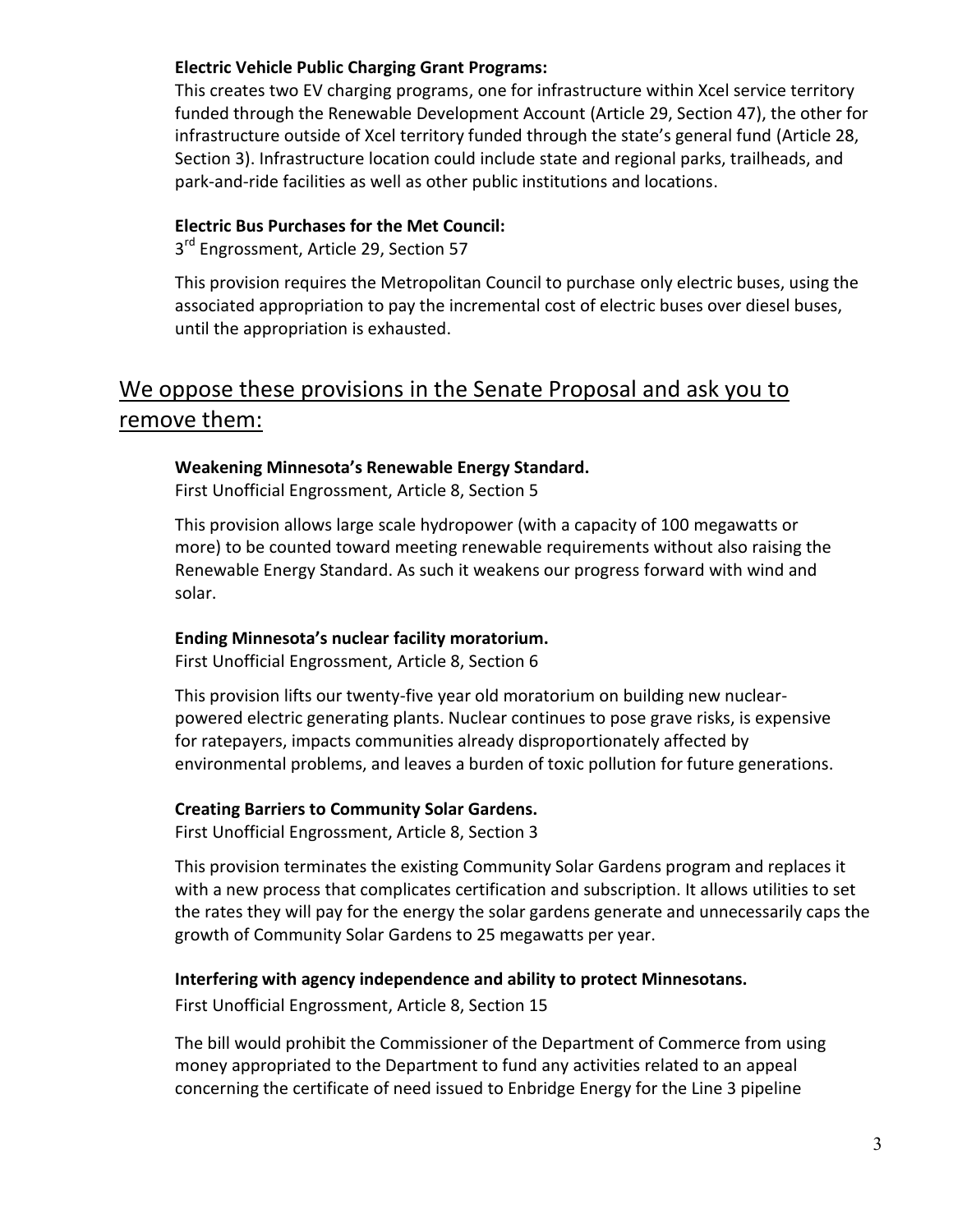replacement project. The authorities and independence of the Department of Commerce to protect the long-term well-being of Minnesotans should be maintained.

#### **Rolling back energy efficiency progress.**

First Unofficial Engrossment, Article 9, Section 1

Despite the fact that energy efficiency is key to a clean energy future, saving rate payers money and meeting carbon reduction goals, this bill allows cooperative and municipal utilities to substitute and replace a significant portion of their traditional energy efficiency programs with activities such as electrification. While increasing the electrification of our economy is good, it is not good to do this at the expense of progress on energy efficiency. Utilities prefer this provision because it increases electricity demand, rather than lowering it. In truth, the twin needs of our coming clean energy economy require that we both 1) increase efficiency everywhere, and 2) move our energy needs to electricity – ultimately growing the amount of clean electricity that will be used.

This provision also removes Minnesota Department of Commerce oversight and allows cooperative and municipal utilities the ability to opt out of paying for statewide sharedbenefits programs including applied research and development grants, Clean Energy Resource Teams funding, state agency technical and coordination assistance funding, and funding for energy efficiency benchmarking and tracking systems. This provision also includes unrelated efficiency provisions such as solar energy incentives that would conflict and compete with efficiency investments.

# **Lowering Xcel's payments to the Renewable Development Account for storage of nuclear waste.**

First Unofficial Engrossment, Article 10, Section 1

Currently, Xcel pays \$500,000 annually for each dry cask of nuclear waste it stores outside its facilities, with the total amount increasing as more waste accumulates. SF 1692 switches to a flat fee system where Xcel would pay \$33,000,000 in 2020; \$31,000,000 in 2021; and \$20,000,000 every year thereafter until the nuclear plants are retired. After this, Xcel would pay \$12,750,000 per year. This will reduce support for renewable energy projects in Xcel service territory while unjustifiably reducing the fee for "temporary" storage of nuclear waste that Xcel agreed to 25 years ago in order to gain state approval of this practice.

#### **Creating two new felony crimes targeting protesters that will chill free speech.**

First Unofficial Engrossment, Article 8, Section 11

This provision would target Minnesotans engaging in free speech near any "critical infrastructure," making it easier to charge them with a felony. The first change makes it easier for Minnesotans to be charged with a felony by changing "significantly disrupt" to simply "disrupt," which lowers the bar for a felony charge to include insignificant disruptions. This would raise the legal risks for Minnesotans engaging in free speech near any "critical infrastructure."